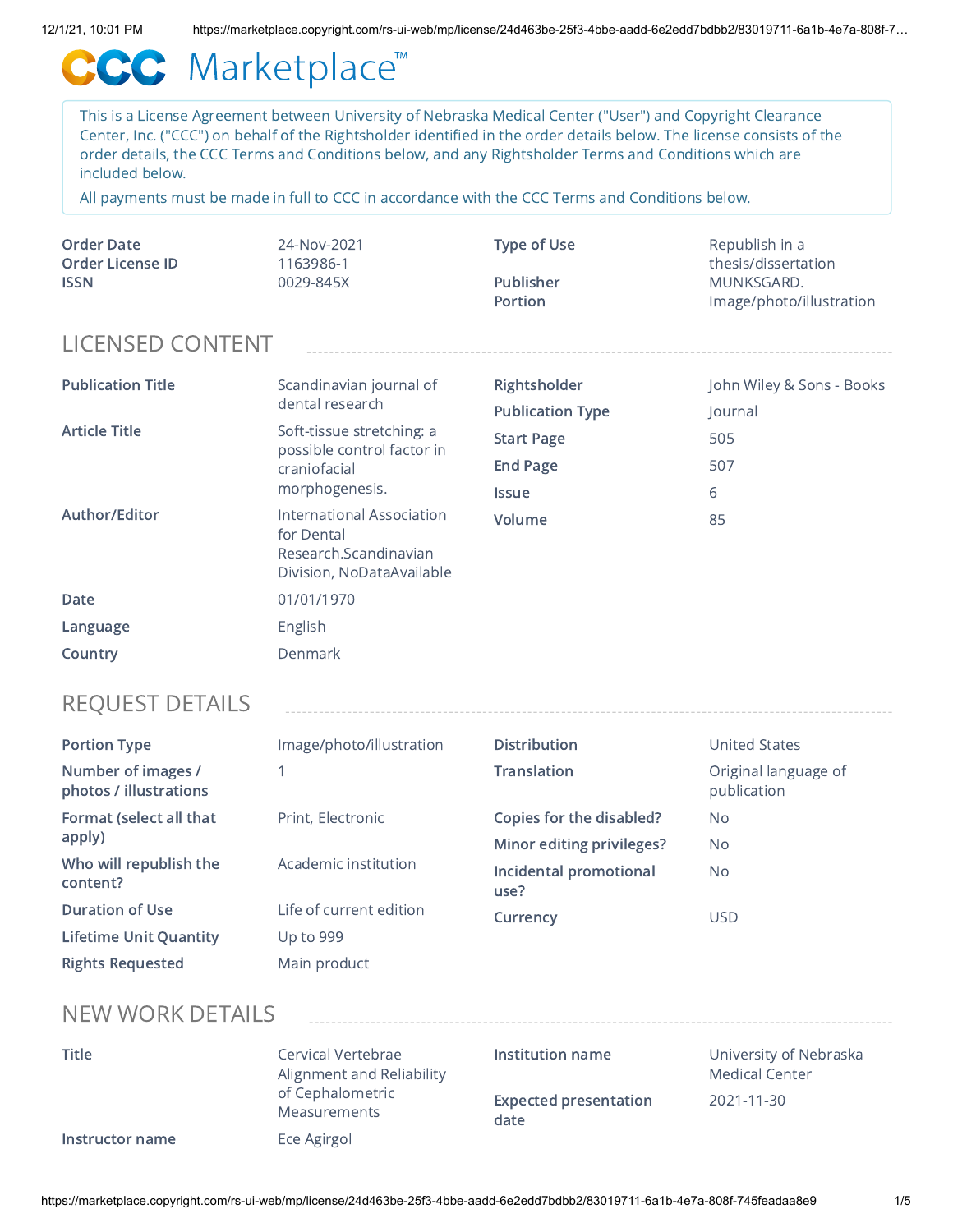### ADDITIONAL DETAILS

The requesting person / organization to appear on the license

University of Nebraska Medical Center

## REUSE CONTENT DETAILS

| Title, description or<br>numeric reference of the<br>portion(s) | Fig, J. Suggested chain of<br>factors relating head<br>posture and craniofacial<br>morphology to each other | Title of the<br>article/chapter the<br>portion is from | Soft-tissue stretching: a<br>possible control factor in<br>craniofacial<br>morphogenesis. |
|-----------------------------------------------------------------|-------------------------------------------------------------------------------------------------------------|--------------------------------------------------------|-------------------------------------------------------------------------------------------|
| Editor of portion(s)                                            | SOLOW, BENI; KREIBORG,<br><b>SVEN</b>                                                                       | Author of portion(s)                                   | SOLOW, BENI; KREIBORG,<br><b>SVEN</b>                                                     |
| Volume of serial or<br>monograph                                | 85                                                                                                          | <b>Publication date of</b><br>portion                  | 2007-09-30                                                                                |
| Page or page range of<br>portion                                | 505-507                                                                                                     |                                                        |                                                                                           |

# RIGHTSHOLDER TERMS AND CONDITIONS

No right, license or interest to any trademark, trade name, service mark or other branding ("Marks") of WILEY or its licensors is granted hereunder, and you agree that you shall not assert any such right, license or interest with respect thereto. You may not alter, remove or suppress in any manner any copyright, trademark or other notices displayed by the Wiley material. This Agreement will be void if the Type of Use, Format, Circulation, or Requestor Type was misrepresented during the licensing process. In no instance may the total amount of Wiley Materials used in any Main Product, Compilation or Collective work comprise more than 5% (if figures/tables) or 15% (if full articles/chapters) of the (entirety of the) Main Product, Compilation or Collective Work. Some titles may be available under an Open Access license. It is the Licensors' responsibility to identify the type of Open Access license on which the requested material was published, and comply fully with the terms of that license for the type of use specified Further details can be found on Wiley Online Library http://olabout.wiley.com/WileyCDA/Section/id-410895.html.

# CCC Terms and Conditions

- 1. Description of Service; Defined Terms. This Republication License enables the User to obtain licenses for republication of one or more copyrighted works as described in detail on the relevant Order Confirmation (the "Work(s)"). Copyright Clearance Center, Inc. ("CCC") grants licenses through the Service on behalf of the rightsholder identified on the Order Confirmation (the "Rightsholder"). "Republication", as used herein, generally means the inclusion of a Work, in whole or in part, in a new work or works, also as described on the Order Confirmation. "User", as used herein, means the person or entity making such republication.
- 2. The terms set forth in the relevant Order Confirmation, and any terms set by the Rightsholder with respect to a particular Work, govern the terms of use of Works in connection with the Service. By using the Service, the person transacting for a republication license on behalf of the User represents and warrants that he/she/it (a) has been duly authorized by the User to accept, and hereby does accept, all such terms and conditions on behalf of User, and (b) shall inform User of all such terms and conditions. In the event such person is a "freelancer" or other third party independent of User and CCC, such party shall be deemed jointly a "User" for purposes of these terms and conditions. In any event, User shall be deemed to have accepted and agreed to all such terms and conditions if User republishes the Work in any fashion.
- 3. Scope of License; Limitations and Obligations.
	- 3.1.

All Works and all rights therein, including copyright rights, remain the sole and exclusive property of the Rightsholder. The license created by the exchange of an Order Confirmation (and/or any invoice) and payment by User of the full amount set forth on that document includes only those rights expressly set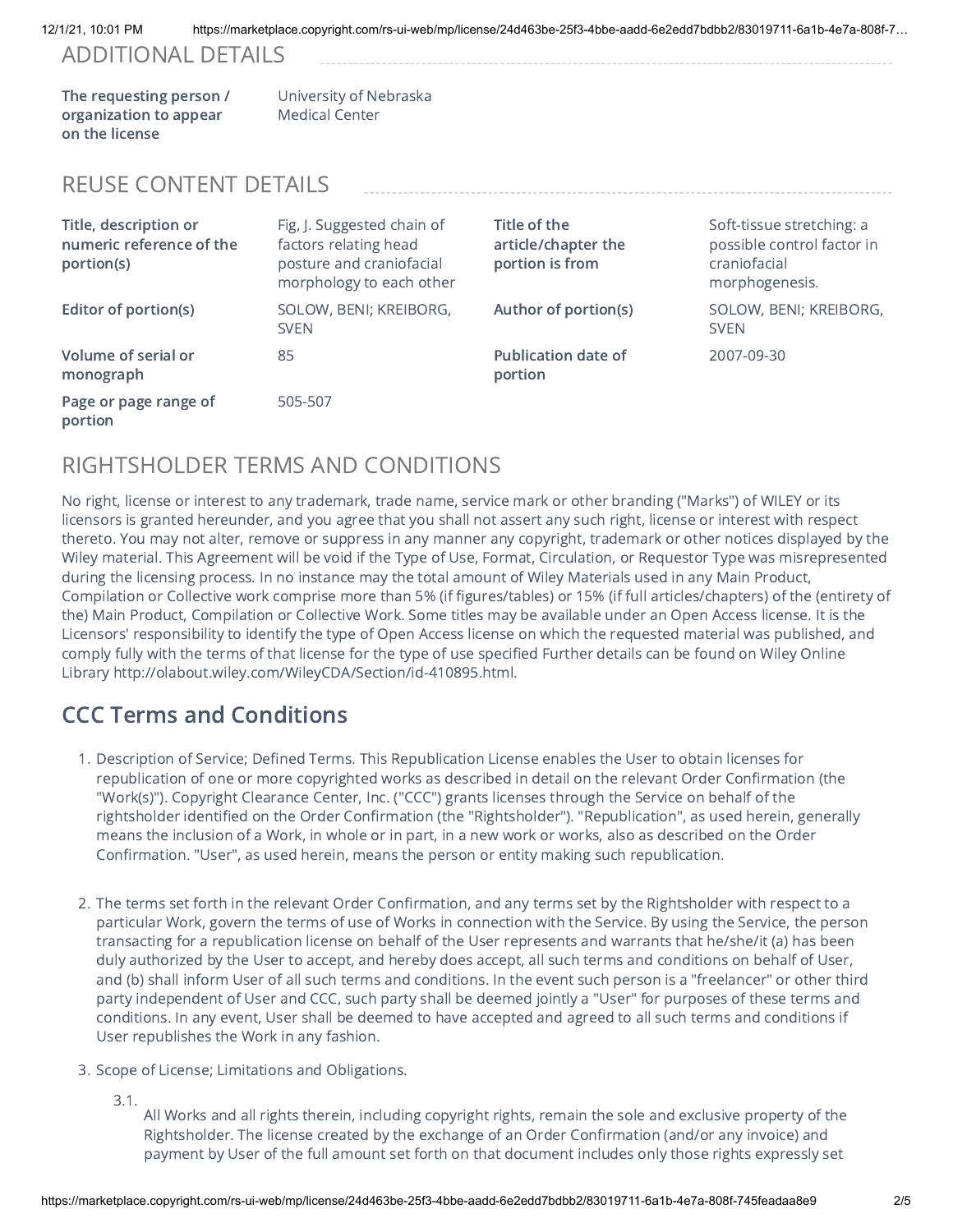forth in the Order Confirmation and in these terms and conditions, and conveys no other rights in the Work(s) to User. All rights not expressly granted are hereby reserved.

- 3.2. General Payment Terms: You may pay by credit card or through an account with us payable at the end of the month. If you and we agree that you may establish a standing account with CCC, then the following terms apply: Remit Payment to: Copyright Clearance Center, 29118 Network Place, Chicago, IL 60673-1291. Payments Due: Invoices are payable upon their delivery to you (or upon our notice to you that they are available to you for downloading). After 30 days, outstanding amounts will be subject to a service charge of 1-1/2% per month or, if less, the maximum rate allowed by applicable law. Unless otherwise specifically set forth in the Order Confirmation or in a separate written agreement signed by CCC, invoices are due and payable on "net 30" terms. While User may exercise the rights licensed immediately upon issuance of the Order Confirmation, the license is automatically revoked and is null and void, as if it had never been issued, if complete payment for the license is not received on a timely basis either from User directly or through a payment agent, such as a credit card company.
- 3.3. Unless otherwise provided in the Order Confirmation, any grant of rights to User (i) is "one-time" (including the editions and product family specified in the license), (ii) is non-exclusive and non-transferable and (iii) is subject to any and all limitations and restrictions (such as, but not limited to, limitations on duration of use or circulation) included in the Order Confirmation or invoice and/or in these terms and conditions. Upon completion of the licensed use, User shall either secure a new permission for further use of the Work(s) or immediately cease any new use of the Work(s) and shall render inaccessible (such as by deleting or by removing or severing links or other locators) any further copies of the Work (except for copies printed on paper in accordance with this license and still in User's stock at the end of such period).
- 3.4. In the event that the material for which a republication license is sought includes third party materials (such as photographs, illustrations, graphs, inserts and similar materials) which are identified in such material as having been used by permission, User is responsible for identifying, and seeking separate licenses (under this Service or otherwise) for, any of such third party materials; without a separate license, such third party materials may not be used.
- 3.5. Use of proper copyright notice for a Work is required as a condition of any license granted under the Service. Unless otherwise provided in the Order Confirmation, a proper copyright notice will read substantially as follows: "Republished with permission of [Rightsholder's name], from [Work's title, author, volume, edition number and year of copyright]; permission conveyed through Copyright Clearance Center, Inc. " Such notice must be provided in a reasonably legible font size and must be placed either immediately adjacent to the Work as used (for example, as part of a by-line or footnote but not as a separate electronic link) or in the place where substantially all other credits or notices for the new work containing the republished Work are located. Failure to include the required notice results in loss to the Rightsholder and CCC, and the User shall be liable to pay liquidated damages for each such failure equal to twice the use fee specified in the Order Confirmation, in addition to the use fee itself and any other fees and charges specified.
- 3.6. User may only make alterations to the Work if and as expressly set forth in the Order Confirmation. No Work may be used in any way that is defamatory, violates the rights of third parties (including such third parties' rights of copyright, privacy, publicity, or other tangible or intangible property), or is otherwise illegal, sexually explicit or obscene. In addition, User may not conjoin a Work with any other material that may result in damage to the reputation of the Rightsholder. User agrees to inform CCC if it becomes aware of any infringement of any rights in a Work and to cooperate with any reasonable request of CCC or the Rightsholder in connection therewith.
- 4. Indemnity. User hereby indemnifies and agrees to defend the Rightsholder and CCC, and their respective employees and directors, against all claims, liability, damages, costs and expenses, including legal fees and expenses, arising out of any use of a Work beyond the scope of the rights granted herein, or any use of a Work which has been altered in any unauthorized way by User, including claims of defamation or infringement of rights of copyright, publicity, privacy or other tangible or intangible property.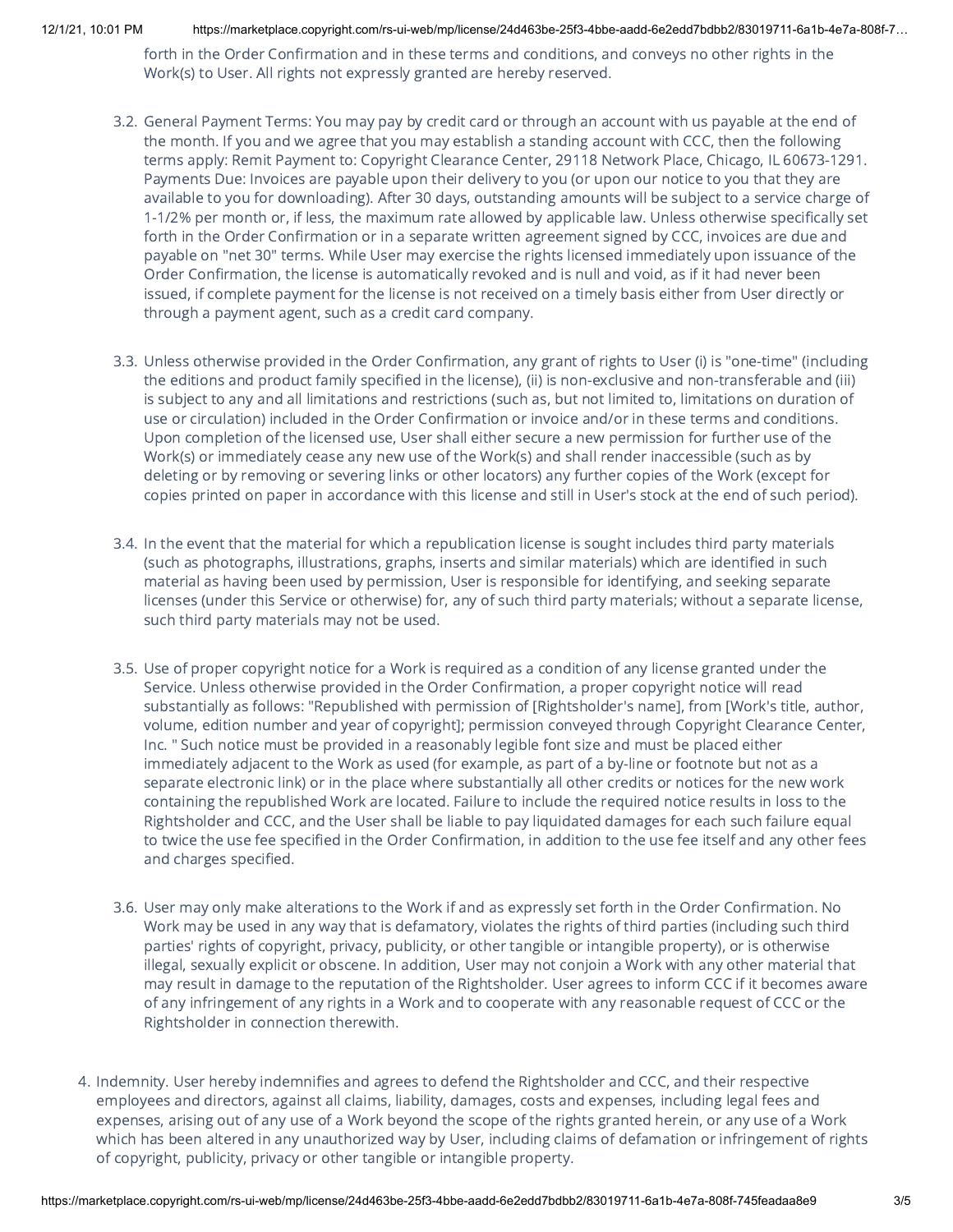- 5. Limitation of Liability. UNDER NO CIRCUMSTANCES WILL CCC OR THE RIGHTSHOLDER BE LIABLE FOR ANY DIRECT, INDIRECT, CONSEQUENTIAL OR INCIDENTAL DAMAGES (INCLUDING WITHOUT LIMITATION DAMAGES FOR LOSS OF BUSINESS PROFITS OR INFORMATION, OR FOR BUSINESS INTERRUPTION) ARISING OUT OF THE USE OR INABILITY TO USE A WORK, EVEN IF ONE OF THEM HAS BEEN ADVISED OF THE POSSIBILITY OF SUCH DAMAGES. In any event, the total liability of the Rightsholder and CCC (including their respective employees and directors) shall not exceed the total amount actually paid by User for this license. User assumes full liability for the actions and omissions of its principals, employees, agents, affiliates, successors and assigns.
- 6. Limited Warranties. THE WORK(S) AND RIGHT(S) ARE PROVIDED "AS IS". CCC HAS THE RIGHT TO GRANT TO USER THE RIGHTS GRANTED IN THE ORDER CONFIRMATION DOCUMENT. CCC AND THE RIGHTSHOLDER DISCLAIM ALL OTHER WARRANTIES RELATING TO THE WORK(S) AND RIGHT(S), EITHER EXPRESS OR IMPLIED, INCLUDING WITHOUT LIMITATION IMPLIED WARRANTIES OF MERCHANTABILITY OR FITNESS FOR A PARTICULAR PURPOSE. ADDITIONAL RIGHTS MAY BE REQUIRED TO USE ILLUSTRATIONS, GRAPHS, PHOTOGRAPHS, ABSTRACTS, INSERTS OR OTHER PORTIONS OF THE WORK (AS OPPOSED TO THE ENTIRE WORK) IN A MANNER CONTEMPLATED BY USER; USER UNDERSTANDS AND AGREES THAT NEITHER CCC NOR THE RIGHTSHOLDER MAY HAVE SUCH ADDITIONAL RIGHTS TO GRANT.
- 7. Effect of Breach. Any failure by User to pay any amount when due, or any use by User of a Work beyond the scope of the license set forth in the Order Confirmation and/or these terms and conditions, shall be a material breach of the license created by the Order Confirmation and these terms and conditions. Any breach not cured within 30 days of written notice thereof shall result in immediate termination of such license without further notice. Any unauthorized (but licensable) use of a Work that is terminated immediately upon notice thereof may be liquidated by payment of the Rightsholder's ordinary license price therefor; any unauthorized (and unlicensable) use that is not terminated immediately for any reason (including, for example, because materials containing the Work cannot reasonably be recalled) will be subject to all remedies available at law or in equity, but in no event to a payment of less than three times the Rightsholder's ordinary license price for the most closely analogous licensable use plus Rightsholder's and/or CCC's costs and expenses incurred in collecting such payment.
- 8. Miscellaneous.
	- 8.1. User acknowledges that CCC may, from time to time, make changes or additions to the Service or to these terms and conditions, and CCC reserves the right to send notice to the User by electronic mail or otherwise for the purposes of notifying User of such changes or additions; provided that any such changes or additions shall not apply to permissions already secured and paid for.
	- 8.2. Use of User-related information collected through the Service is governed by CCC's privacy policy, available online here:<https://marketplace.copyright.com/rs-ui-web/mp/privacy-policy>
	- 8.3. The licensing transaction described in the Order Confirmation is personal to User. Therefore, User may not assign or transfer to any other person (whether a natural person or an organization of any kind) the license created by the Order Confirmation and these terms and conditions or any rights granted hereunder; provided, however, that User may assign such license in its entirety on written notice to CCC in the event of a transfer of all or substantially all of User's rights in the new material which includes the Work(s) licensed under this Service.
	- 8.4. No amendment or waiver of any terms is binding unless set forth in writing and signed by the parties. The Rightsholder and CCC hereby object to any terms contained in any writing prepared by the User or its principals, employees, agents or affiliates and purporting to govern or otherwise relate to the licensing transaction described in the Order Confirmation, which terms are in any way inconsistent with any terms set forth in the Order Confirmation and/or in these terms and conditions or CCC's standard operating procedures, whether such writing is prepared prior to, simultaneously with or subsequent to the Order Confirmation, and whether such writing appears on a copy of the Order Confirmation or in a separate instrument.
	- 8.5.

The licensing transaction described in the Order Confirmation document shall be governed by and construed under the law of the State of New York, USA, without regard to the principles thereof of conflicts